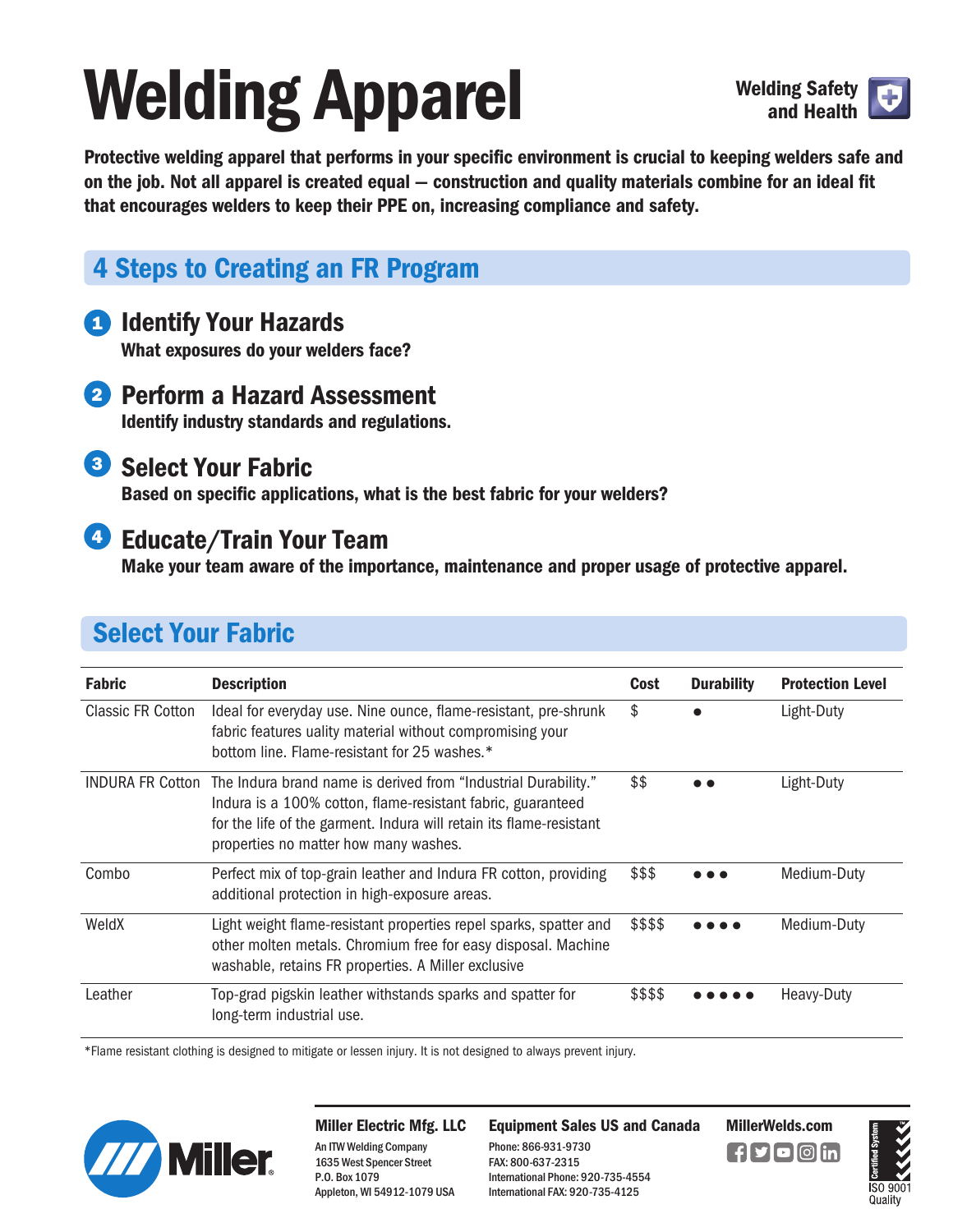## **Classic FR Cotton**



|                       | S         | M       |           | XL      | 2XL       | 3XL     | 4XL     | 5XL    |
|-----------------------|-----------|---------|-----------|---------|-----------|---------|---------|--------|
| Part #                | 244749    | 244750  | 244751    | 244752  | 244754    | 244755  | 244756  | 244758 |
| <b>Chest Width</b>    | 42 in     | 46 in   | 50 in     | 54 in   | 58 in     | 62 in   | 66 in   | 70 in  |
| <b>Sleeve Width</b>   | 31 in     | 32 in   | 33 in     | 34 in   | 35 in     | 36 in   | 37 in   | 38 in  |
| <b>Shoulder Width</b> | $15.5$ in | $17$ in | $18.5$ in | $20$ in | $21.5$ in | $23$ in | 24.5 in | 26 in  |

• Barracuda style stand-up collar for extra neck protection

- Accessible inside pocket
- Five button snaps provide added protection
- "Fold-in" sleeve snaps for better fit around the wrist
- 30 in torso length

### **Indura® FR Cotton**



|                       | M      |         | XL     | 2XL     |
|-----------------------|--------|---------|--------|---------|
| Part #                | 258097 | 258098  | 258099 | 258100  |
| <b>Chest Width</b>    | 48 in  | 52 in   | 56 in  | 60 in   |
| <b>Sleeve Width</b>   | 33 in  | 34 in   | 35 in  | 36 in   |
| <b>Shoulder Width</b> | 19 in  | $20$ in | 21 in  | $22$ in |
|                       |        |         |        |         |

• Barracuda style stand-up collar for extra neck protection

- Easy-access slash front pockets
- "Fold-in" sleeve snaps for a better fit around the wrist
- Reinforced snaps to prevent ripping
- 30 in torso length

## **Combo**



|                    | M       |                  | <b>XL</b> | 2XL     |
|--------------------|---------|------------------|-----------|---------|
| Part #             | 231081  | 231082           | 231083    | 231084  |
| <b>Chest Width</b> | 46 in   | 50 <sub>in</sub> | 52 in     | 58 in   |
| Sleeve Width       | 33 in   | 34.5 in          | 35 in     | 37 in   |
| Shoulder Width     | $18$ in | $19$ in          | $20$ in   | $22$ in |
|                    |         |                  |           |         |

- Top-grain leather placed on sleeves and shoulders to increase overall protection
- Barracuda style stand-up collar for extra neck protection
- Easy-access slash front pockets
- "Fold-in" sleeve snaps for a better fit around the wrist
- Reinforced snaps with leather to prevent ripping
- 30 in torso length